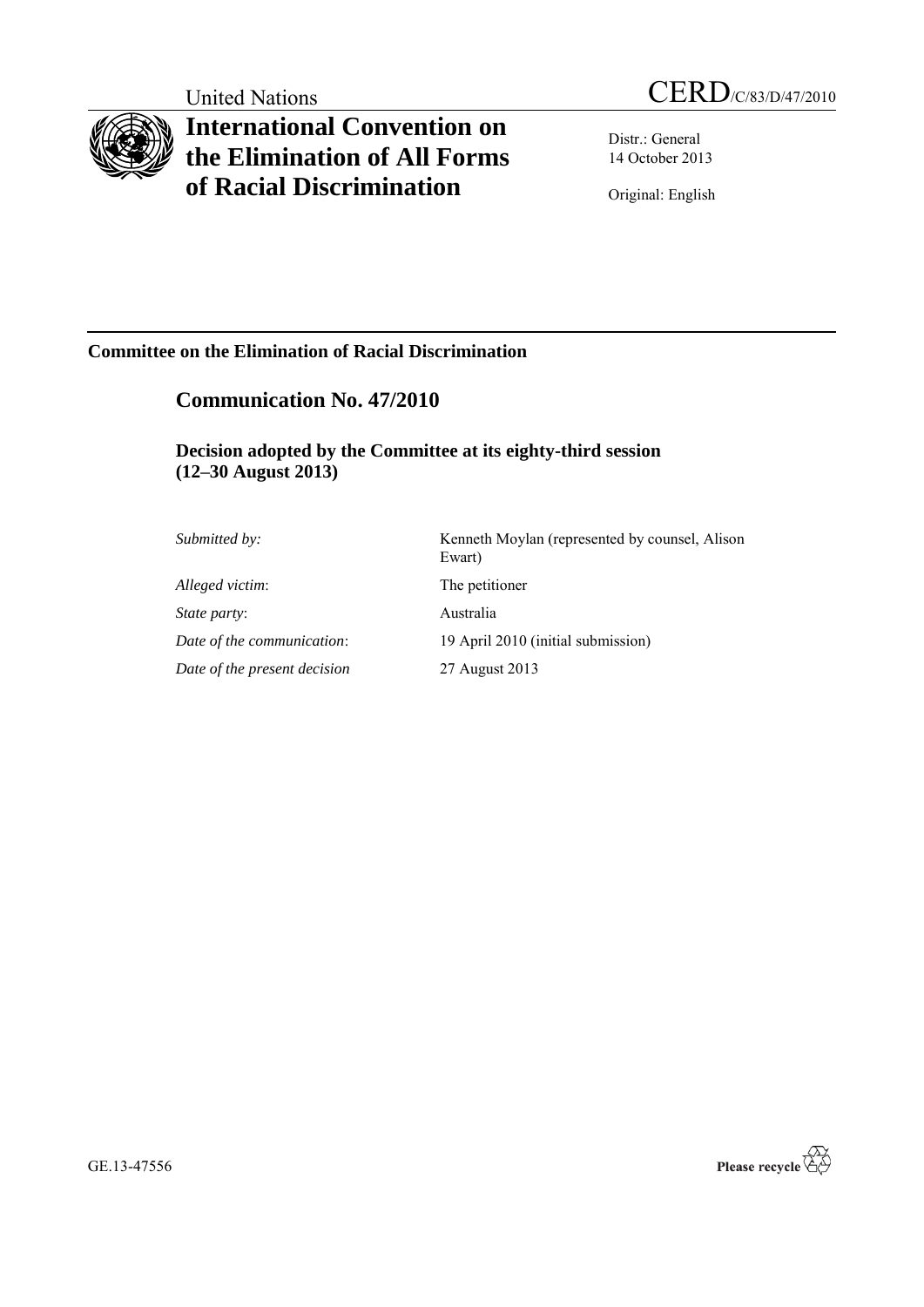## **Annex**

## **Decision of the Committee on the Elimination of Racial Discrimination under article 14 of the International Convention on the Elimination of All Forms of Racial Discrimination (eighty-third session)**

concerning

### **Communication No. 47/2010**\*

| <i>Submitted by:</i>       | Kenneth Moylan (represented by counsel, Alison<br>Ewart) |
|----------------------------|----------------------------------------------------------|
| Alleged victim:            | The petitioner                                           |
| <i>State party:</i>        | Australia                                                |
| Date of the communication: | 19 April 2010 (initial submission)                       |

*The Committee on the Elimination of Racial Discrimination*, established under article 8 of the International Convention on the Elimination of All Forms of Racial Discrimination,

*Meeting* on 27 August 2013,

*Having concluded* its consideration of communication No. 47/2010, submitted to the Committee on the Elimination of Racial Discrimination by Kenneth Moylan under article 14 of the International Convention on the Elimination of All Forms of Racial Discrimination,

*Having taken into account* all information made available to it by the petitioner of the communication, its counsel and the State party,

*Adopts* the following:

#### **Decision on admissibility**

1. The petitioner of the communication dated 17 December 2009, completed by a letter dated 19 April 2010, is Kenneth Moylan, of Aboriginal origin, who was born on 2 August 1948 in Australia. He claims to be a victim of violations by Australia of his rights under articles 2 (para. 2), 5 and 6 of the International Convention on the Elimination of All Forms of Racial Discrimination. The petitioner is represented by counsel.<sup>1</sup>

<sup>\*</sup> The following members of the Committee participated in the examination of the present communication: Mr. Nourredine Amir, Mr. Alexei S. Avtonomov, Mr. José Francisco Cali Tzay, Ms. Anastasia Crickley, Ms. Fatimata-Binta Victoire Dah, Mr. Régis de Gouttes, Mr. Ion Diaconu, Mr. Kokou Mawuena Ika Kana (Dieudonné) Ewomsan, Mr. Yong'an Huang, Ms. Patricia Nozipho January-Bardill, Mr. Anwar Kemal, Mr. Dilip Lahiri, Mr. Jose A. Lindgren Alves, Mr. Pastor Elías Murillo Martínez, Mr. Waliakoye Saidou and Mr. Carlos Manuel Vázquez.

<sup>&</sup>lt;sup>1</sup> Australia made a declaration under article 14 of the Convention on 28 January 1993.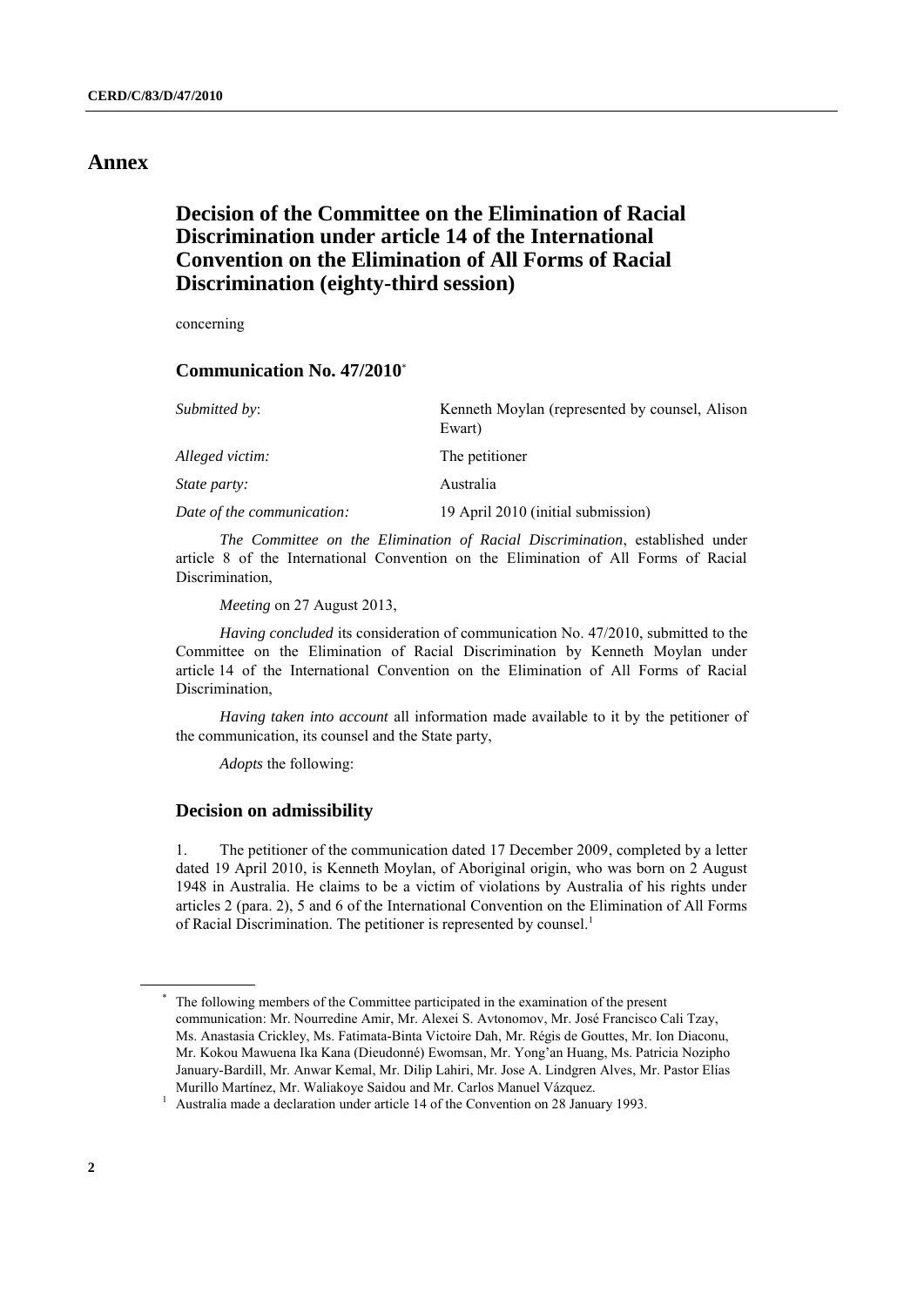#### **Factual background**

2.1 The petitioner is an Aboriginal Australian man. He states that he has worked since he was 14 years old and wished to retire at the age of 60, in August 2008. He has no savings and only a small amount of superannuation. Accordingly, he would depend on social security provision in order to be able to retire. The qualification for the Age Pension under the Social Security Act 1991 is between 65 and 67 years of age for Australian males, depending on the year in which they were born. As the petitioner was born on 2 August 1948, he would reach pensionable age under the Social Security Act when he turns 65 years of age.

2.2 In 2007, the Australian Bureau of Statistics reported that Aboriginal men have a life expectancy of 59 years. This life expectancy is approximately 17 years lower than non-Aboriginal Australian males. <sup>2</sup> Despite this lower life expectancy, the qualifying age is the same for all Australian men. The requirements of the Social Security Act do not apply equitably to Aboriginal men and other Australians because Aboriginals do not live as long as other Australians.

2.3 According to the petitioner, the Government of Australia has made it clear that it has no intention of altering the eligibility requirements for the Age Pension for Aboriginal Australians. In April 2008, the petitioner wrote to the Minister for Families, Housing, Community Services and Indigenous Affairs, who replied that there were no plans to introduce a lower age for qualifying for the Age Pension for indigenous Australians, as it was important that the same rules for the Age Pension were applied to all Australians, which promoted equity in the social security system. The letter adds that assistance is available to people who need it before they reach pension age. Depending on an individual's circumstances, they may qualify for the Newstart Allowance if seeking work; the Disability Support Pension if unable to work due to permanent impairment; or Carer Payment if providing constant care for a person who needs care permanently or for an extended period.<sup>3</sup>

2.4 After consulting a lawyer on the matter in October 2009, the petitioner received confirmation that no domestic remedy existed to challenge this situation. 4 Indeed, in its memorandum of advice, counsel mentioned that there were potentially two avenues for the petitioner: a claim under the Racial Discrimination Act 1975 and a claim under the Australian Human Rights Commission Act 1986. With regard to the first avenue, section 10 of the Racial Discrimination Act enables a person to claim his/her right before a court if, because of the operation and effect of a law, he/she does not enjoy a right to the same extent as others on the basis of race.<sup>5</sup> Counsel mentioned that if a person wishes to claim

<sup>2</sup> Australia, Australian Bureau of Statistics, *Older Aboriginal and Torres Strait Islander People: A Snapshot, 2004-05* (2007).

Letter from the Office of Jenny Macklin, Minister for Families, Housing, Community Services and Indigenous Affairs, 25 June 2008.

<sup>&</sup>lt;sup>4</sup> The petitioner was provided with written advice from a barrister at law (letter dated 9 October 2009 annexed to the petitioner's initial submission).

 $5$  Racial Discrimination Act 1975, section 10: Rights to equality before the law:

<sup>&</sup>quot;(1) If, by reason of, or of a provision of, a law of the Commonwealth or of a State or Territory, persons of a particular race, colour or national or ethnic origin do not enjoy a right that is enjoyed by persons of another race, colour or national or ethnic origin, or enjoy a right to a more limited extent than persons of another race, colour or national or ethnic origin, then, notwithstanding anything in that law, persons of the first–mentioned race, colour or national or ethnic origin shall, by force of this section, enjoy that right to the same extent as persons of that other race, colour or national or ethnic origin.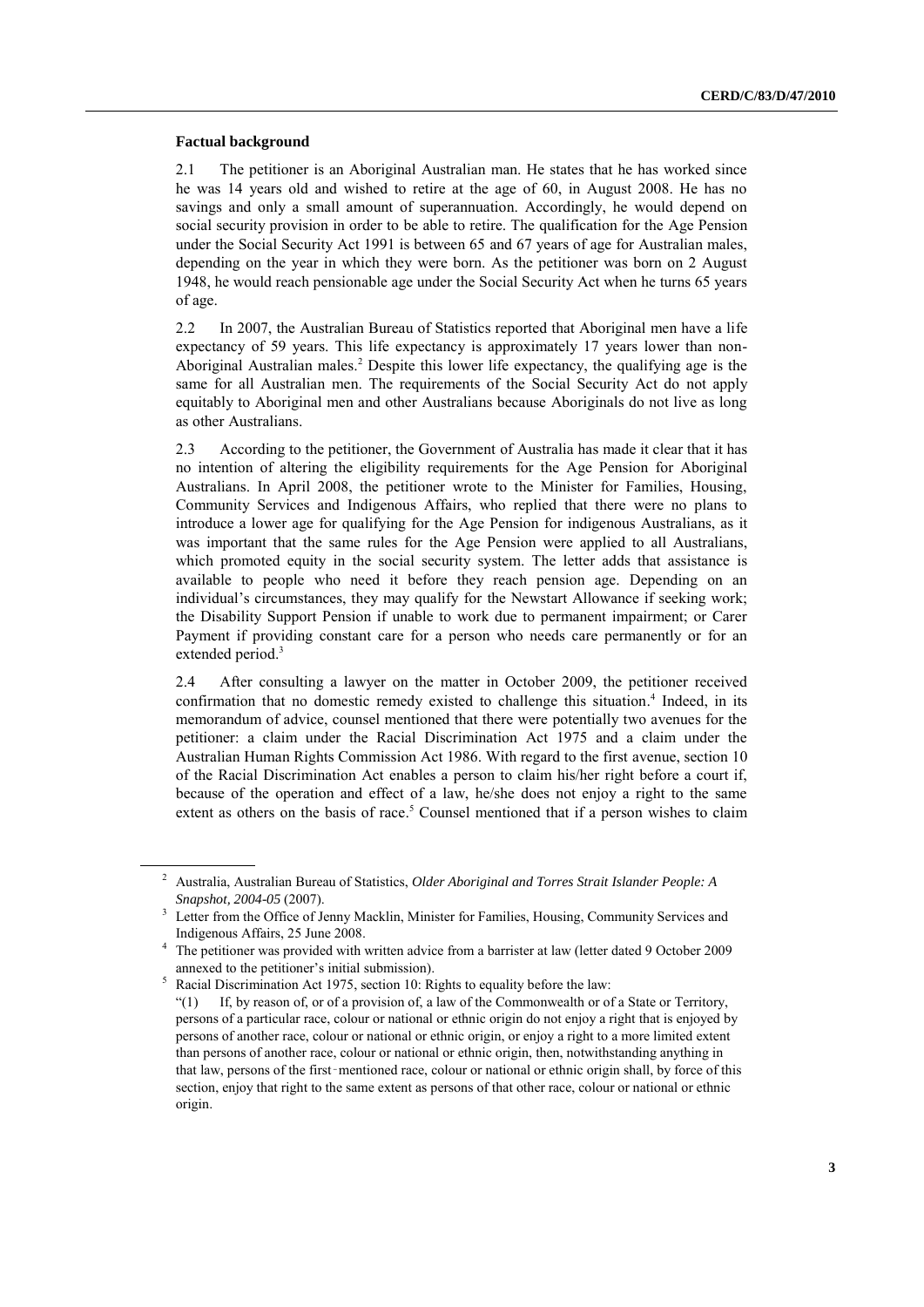that a law of the Commonwealth (namely the Social Security Act) denies Aboriginal men the same rights as non-Aboriginal men, then proceedings must be commenced in the Federal Court. However, there are substantial filing fees for commencing such a proceeding. There is also a risk of substantial costs if an applicant fails in his case. Even in the event that proceedings were initiated, the Court could argue that there is no denial of right to social security and that section 10 of the Racial Discrimination Act does not operate with respect to provisions of Commonwealth law which may have an indirect effect on a person's right. Counsel expressed doubts as to whether section 10 of the Act extended to the concept of indirect race discrimination. Any success would be a success on paper as the Court would not have the competence to order that the Social Security Act be amended.

2.5 As for the second avenue, the same counsel advised that, under the Australian Human Rights Commission Act, a person may lodge a complaint to the Australian Human Rights Commission if he/she believes that there has been a breach of human rights. However, under such legislation, a complaint can only be made on this basis in relation to an act or practice (it is not specifically mentioned that this extends to complaints in relation to legislation). Furthermore, the Government would be free to disregard the findings of the Human Rights Commission even if it was to find a breach of human rights. Counsel recalled that the Human Rights Committee had determined that, owing to their lack of binding power, bodies such as the Australian Human Rights Commission did not offer an effective remedy. 6

#### **The complaint**

3.1 The petitioner claims that Australia has violated his rights under articles 5 and 6 of the Convention by applying legislation that has discriminatory effects on Australians of Aboriginal origin and not giving him the opportunity to challenge such legislation before national authorities.

3.2 The petitioner refers to general comment No. 19 (2007) of the Committee on Economic, Social and Cultural Rights on the right to social security, where it is stated that differences in the average life expectancy of men and women can also lead directly or indirectly to discrimination in provision of benefits (particularly in the case of pensions) and thus need to be taken into account in the design of the scheme.<sup>7</sup>

3.3 Despite the general prohibition of discrimination in relation to the provision of social security, a State can and should take into account special circumstances relating to disadvantaged groups when determining eligibility criteria. In certain conditions, States

<sup>(2)</sup> A reference in subsection (1) to a right includes a reference to a right of a kind referred to in Article 5 of the Convention.

<sup>(3)</sup> Where a law contains a provision that:

<sup>(</sup>a) authorizes property owned by an Aboriginal or a Torres Strait Islander to be managed by another person without the consent of the Aboriginal or Torres Strait Islander; or

<sup>(</sup>b) prevents or restricts an Aboriginal or a Torres Strait Islander from terminating the management by another person of property owned by the Aboriginal or Torres Strait Islander; not being a provision that applies to persons generally without regard to their race, colour or national or ethnic origin, that provision shall be deemed to be a provision in relation to which subsection (1) applies and a reference in that subsection to a right includes a reference to a right of a person to manage property owned by the person."

<sup>6</sup> Human Rights Committee, communication No. 900/1999, *C*. v. *Australia*, Views adopted on 28 October 2002, para. 7.3.

<sup>7</sup> *Official Records of the Economic and Social Council, 2008, Supplement No. 2* (E/2008/22), annex VII, para. 32.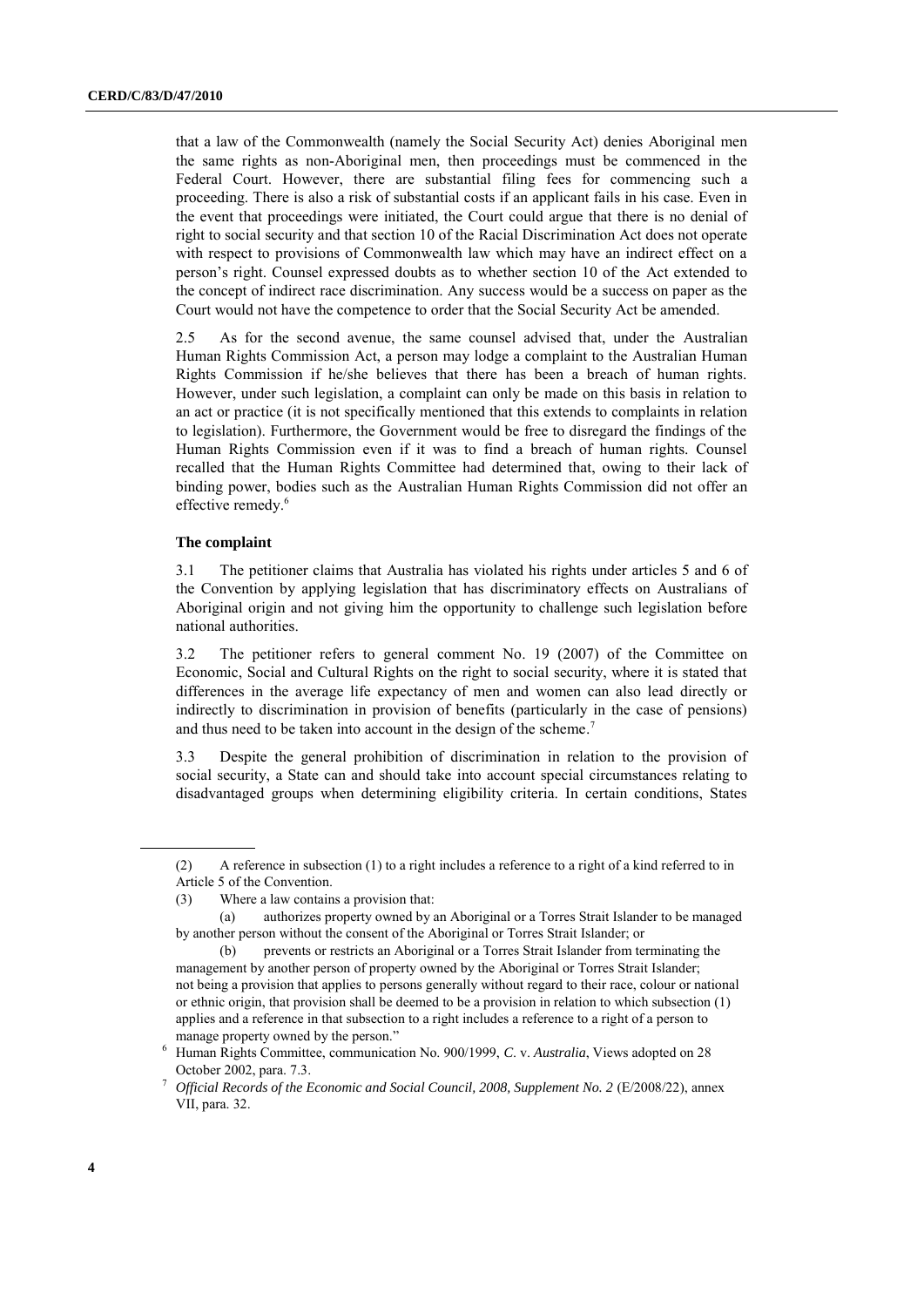parties are in fact obliged to take such special measures under article 2, paragraph 2, of the Convention. If they do not, indirect discrimination will result, as has been the case here.

3.4 The petitioner contends that domestic remedies to contest the mere existence of domestic legislation are not available in Australia. The High Court of Australia (constitutional court) does not have jurisdiction to hear complaints alleging that Australian legislation breaches international law. Moreover, it does not have jurisdiction to hear complaints about breaches of human rights owing to the lack of a bill/charter of rights. Neither the Racial Discrimination Act nor any other act would enable the Court to amend the Social Security Act. As for the Australian Human Rights Commission, it offers no remedy owing to its power to make recommendations only, which are thus non-binding.

#### **State party's observations on admissibility and merits**

4.1 On 16 December 2011, the State party submitted its observations on admissibility and merits where it noted that it was working to close the gap between indigenous and nonindigenous Australians in key health, education and employment outcomes, including life expectancy. The State party had adopted the Council of Australian Governments National Indigenous Reform Agreement and Closing the Gap targets to address the disadvantage experienced by indigenous Australians. The State party added that it took seriously the implementation of these initiatives, including by requiring that the Government of Australia report annually to the Parliament thereon and establishing the new National Congress of Australia's First Peoples. It acknowledges the historical injustices experienced by indigenous Australians. In February 2008, the Parliament formally apologized to the indigenous peoples of Australia for past mistreatment and injustices.

4.2 The State party notes that, in addition to allegations under article 5 (equality before the law in the enjoyment of the right to social security) and article 6 (effective protection and remedies), the petitioner alleges that the State party breached article 2, paragraph 2, of the Convention by failing to take the special measures necessary to achieve the goal of substantial equality in the provision of social security to indigenous Australians.

4.3 Whilst acknowledging the significant difference in life expectancy between indigenous and non-indigenous Australians, the State party notes a number of inaccuracies in the petitioner's communication which relate to both the statistics provided and the way in which those statistics have been interpreted. In particular, the petitioner states that Aboriginal men have a life expectancy 17 years lower than non-Aboriginal Australian men, relying on data from 2004–2005. However, in 2009, the Australian Bureau of Statistics published revised life expectancy estimates using 2005–2007 as reference period, indicating that the difference was 11.5 years between indigenous and non-indigenous Australians.

4.4 The communication is inadmissible for failing to exhaust domestic remedies and for non-substantiation. With regard to the first ground, the petitioner had a number of domestic remedies available to him. First, he could have made a court claim under section 10 of the Racial Discrimination Act 1975 (which implements the Convention in Australian domestic law) with respect to the effect of the Social Security Act 1991, which governs the Age Pension. Section 10 of the Racial Discrimination Act is concerned with the operation and effect of laws. It can also be extended to a law which indirectly affects the enjoyment of a human right by people of a particular race.<sup>8</sup> To make successful a complaint under section 10, the petitioner would have been required to demonstrate that because of the Social Security Act, Aboriginal people do not enjoy a right or enjoy a right to a more limited

<sup>8</sup> The State party refers to the judgement in *Bropho* v. *Western Australia* (2008), Full Federal Court of Australia, 100, paras. 287–290.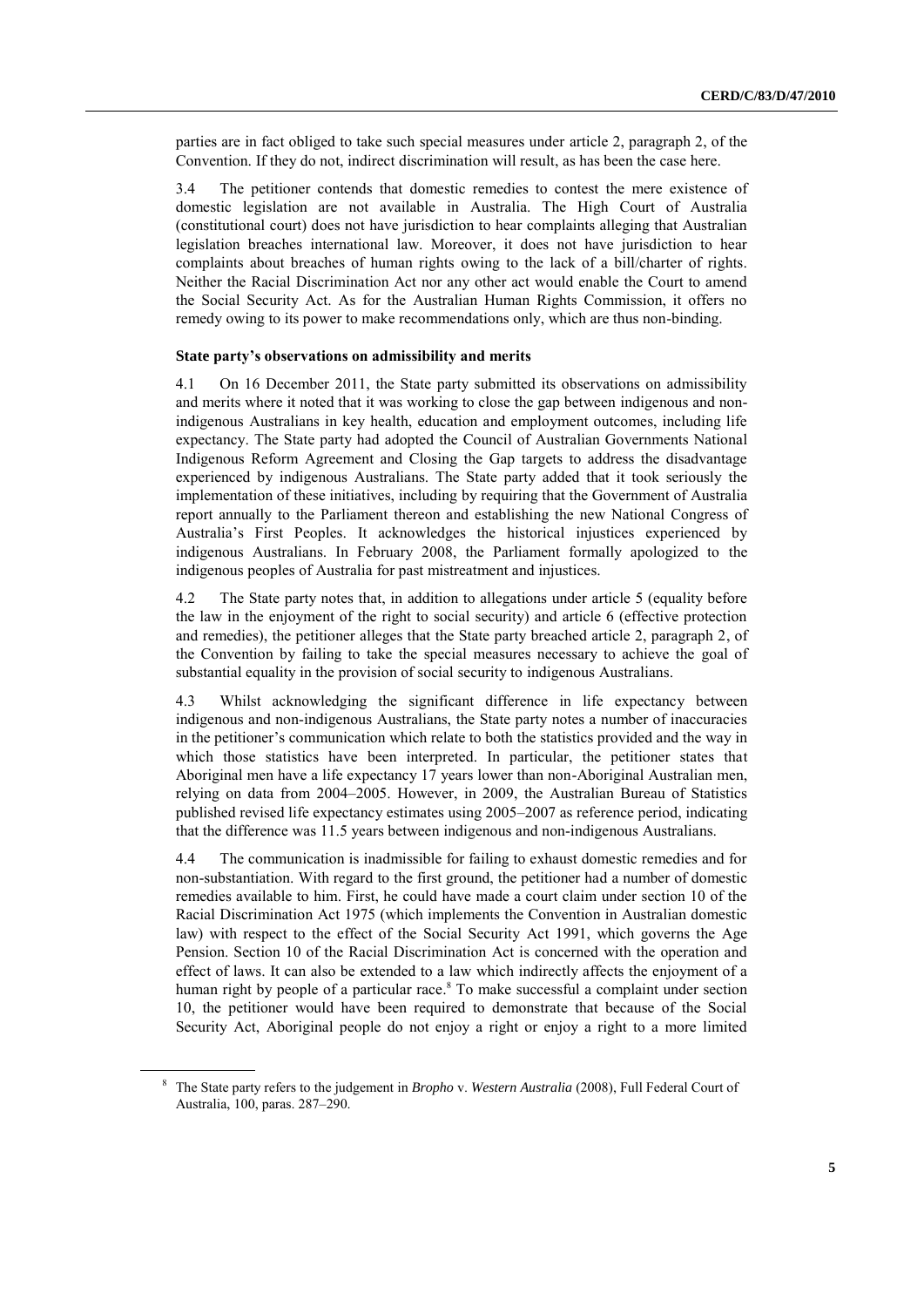extent than people of other races.<sup>9</sup> If the claim was successful, the Federal Court would have had a wide discretion under section 23 of the Federal Court of Australia Act 1976 to make any order it considered appropriate. For instance, the Court could have read down the relevant provisions in a way which allowed both section 10 of the Racial Discrimination Act and the Social Security Act to have effect.

4.5 The State party adds that the petitioner also failed to take the remedy of applying for alternative types of social security, such as the Disability Support Pension and Special Benefit, for which he may be eligible. Had he made an application in this regard, the petitioner would have been in a position to challenge decisions made in relation to his claim through a number of avenues. For instance, certain decisions by government officials on social security matters can be subjected to internal review within the relevant government agency, merits review by the Security Appeals Tribunal and the Administrative Appeals Tribunal, and judicial review by the Federal Court and High Court of Australia.

4.6 With regard to the avenues explored by the petitioner which led to the conclusion that no domestic remedies existed (see para. 2.4 above), the State party replies that writing letters to ministers and seeking legal advice are not sufficient to consider that the petitioner exhausted domestic remedies. The Committee has expressed the view that it is incumbent upon the petitioner to pursue the available remedies and that mere doubts about the effectiveness of such remedies do not absolve a petitioner from pursuing them.<sup>10</sup> It is for a domestic court not for a legal counsel to decide on the avenues available under domestic legislation. The communication contains no evidence that such avenues were explored.

4.7 The State party further considers that the petitioner has not substantiated his claims based on statistical evidence and his personal circumstances. The petitioner was 61 years old at the time of submission of his communication to the Committee. According to figures from the Australian Bureau of Statistics, 60-year-old indigenous males have an average life expectancy of another 17 years approximately (compared to 22 years for non-indigenous males). The petitioner is not the victim of any violation relating to the Age Pension because, based on the statistical information of the State party, it is likely that he will reach a sufficient age to qualify for and enjoy the Age Pension in the coming years.

4.8 In addition, there is no evidence to substantiate the petitioner's claims regarding his state of health and his assumption that he would not be eligible for other types of social security. The State party also considers that the petitioner has failed to articulate how specific special measures could be required under article 2, paragraph 2, of the Convention. While he asserts that indirect discrimination can result from a failure to take special measures, he does not provide any evidence or reasoning to support his allegation.

4.9 On the merits, the State party refers to the Committee's general recommendation No. 32 (2009) on the meaning and scope of special measures in the Convention,<sup>11</sup> where it has stated that special measures should be appropriate to the situation to be remedied, be legitimate, necessary in a democratic society, respect the principles of fairness and proportionality, and be temporary. The measures should be designed and implemented on the basis of need and grounded in a realistic appraisal of the current situation of the individuals and communities concerned. The State is currently taking a wide range of measures to address differences in life expectancy between indigenous and non-indigenous Australians. For the past two decades, there have been improvements in important aspects

<sup>9</sup> *Sahak* v. *Minister for Immigration and Multicultural Affairs* (2002), Full Federal Court of Australia, 215, para. 35.

<sup>10</sup> Communication No. 9/1997, *D.S.* v. *Sweden*, decision of inadmissibility adopted on 17 August 1998, para. 6.4.

<sup>&</sup>lt;sup>11</sup> *Official Records of the General Assembly, Supplement No. 18 (A/64/18), annex VIII.*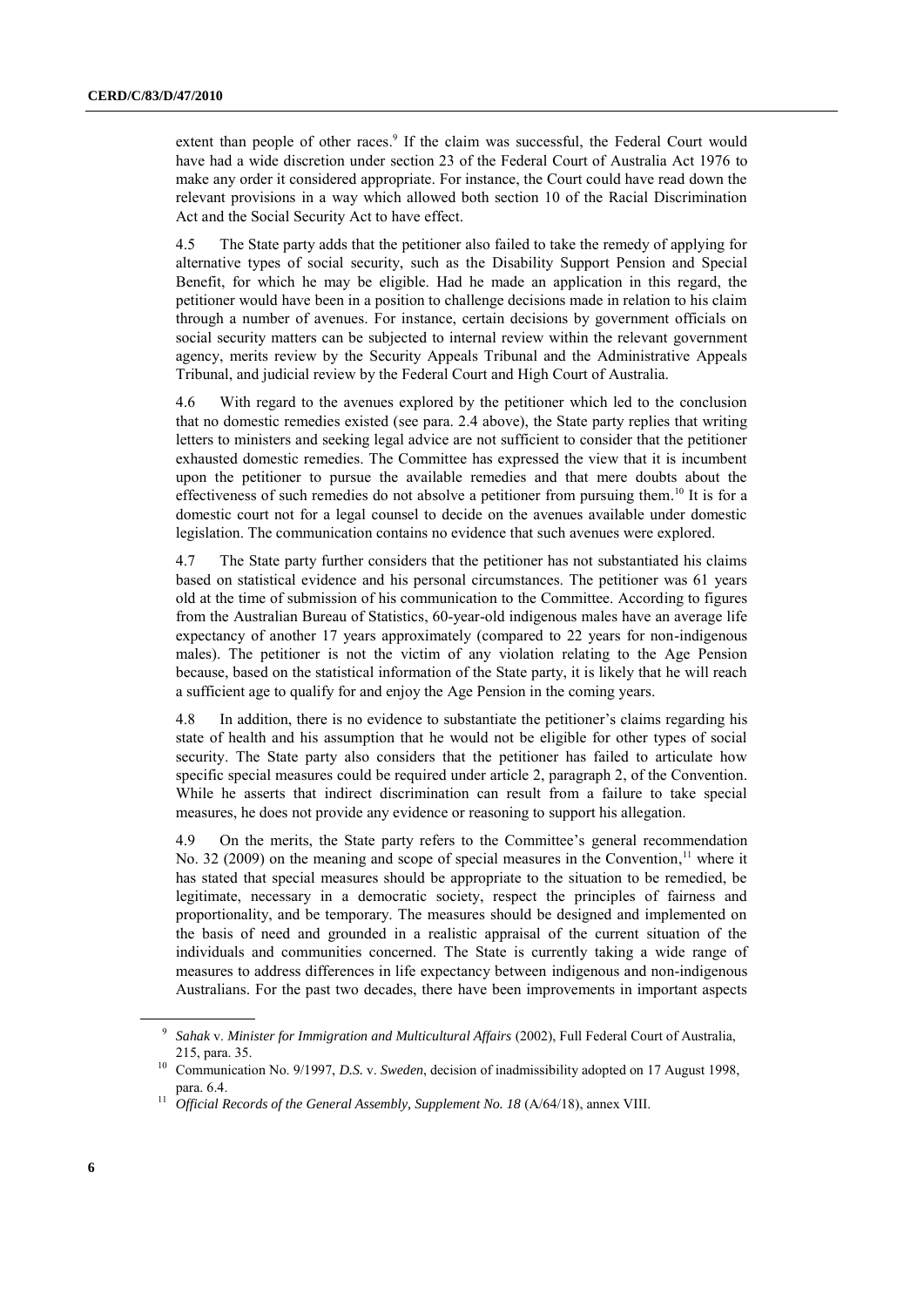of health, for example, in circulatory disease mortality rates, child and infant mortality rates and smoking rates. Indigenous all-cause mortality rates declined and the gap between indigenous and non-indigenous Australians has narrowed. It is for the State party to determine the form that any special measures under the Convention should take and no specific form of special measures can be required by the Convention. In this regard, differentiated social security is not the appropriate mechanism to accelerate the move towards substantive equality in health and mortality outcomes between indigenous and nonindigenous Australians. Rather, improving health outcomes, such as mortality, in the context of long-standing indigenous disadvantage, will require long-term sustainable improvements across a range of aspects of peoples' lives.

4.10 With regard to article 5 (e) (iv), the enjoyment of Age Pension, as distinct from social security more generally, is not required to fulfil the obligations under the Convention. The State party considers that, in any event, Australian social security law, including with respect to the Age Pension, is not discriminatory under international law as the measures are general and therefore do not differentiate directly or indirectly on the basis of race. In the alternative, to the extent that there could be said to be any indirect differential treatment between indigenous and non-indigenous Australians, it is legitimate differential treatment and not discriminatory under international law.

4.11 The right to the non-discriminatory enjoyment of social security does not require States to accord everyone social security, or to accord everyone every type of social security. Given that article 5 (e) (iv) requires the equal and not the universal enjoyment of social security, the State party is entitled to set criteria to determine when social security should be available, in order to target those most in need. The percentage of indigenous Australians who receive social security is representative of the proportion of indigenous people in Australia. The petitioner may be eligible for a number of types of social security, including the Disability Support Pension, Newstart Allowance and the Special Benefit, a social security income support payment for people who are in financial hardship through circumstances beyond their control and who have no other means of support.

4.12 Eligibility criteria under the Social Security Act are based on a range of objective criteria other than race, including age and, for those persons born before 1957 only, sex. The Age Pension provisions apply equally to all Australians and any limitations on the petitioner's ability to access that scheme do not arise by reason of his race. Rather, they arise from the fact that he has not yet reached the eligibility age for the Age Pension. Therefore, the petitioner is treated in the same way as all Australians, without distinction as to his race.

4.13 According to the Australian Bureau of Statistics, indigenous Australians represent 2.5 per cent of the total population. According to the Productivity Commission's 2010 *Indigenous Expenditure Report*,<sup>12</sup> around 2.8 per cent of the population receiving social security payments in 2008 and 2009 self-identified as indigenous, which shows that social security laws do not have the effect of nullifying the enjoyment of the right to social security by indigenous Australians, or the author, on an equal footing with other Australians. Moreover, the Bureau estimates that indigenous Australians represent 0.6 per cent of the population aged 65 and above and, according to the Productivity Commission, they represent 0.9 per cent of Age Pension and Wife Pension (Age) recipients in 2008 and 2009.

<sup>12</sup> Australia, Indigenous Expenditure Report Steering Committee, *2010 Indigenous Expenditure Report* (Canberra, 2010, Productivity Commission).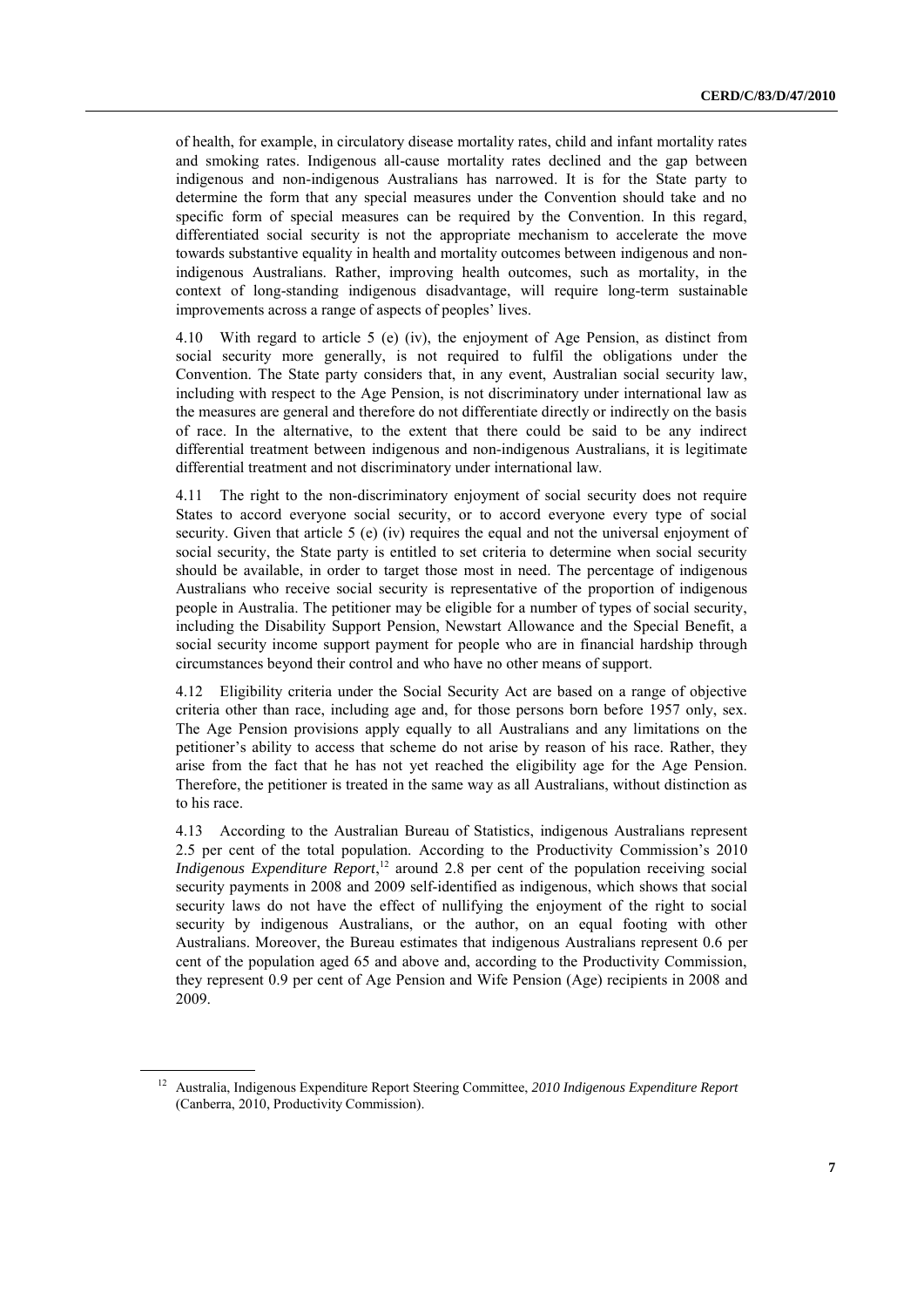4.14 Diseases which most frequently cause the lower life expectancy of indigenous Australians (in 2004–2008, circulatory disease, cancer, injury and poisoning, endocrine, metabolic and nutritional disorders, and respiratory disease) are of such a nature that the people who suffer from them are likely to benefit from other types of social security than the Age Pension, such as the Disability Support Pension, provided that the relevant income and other requirements are met.

4.15 To the extent that there is differential treatment (based on age), the aim of such differentiation is legitimate, reasonable, objective and proportionate. In particular, its purpose is to support older Australians who have made, through their work, a valuable contribution to Australian society. Moreover, it enables the State party to ensure that older persons have an adequate level of financial support while also requiring individuals to draw on their own financial resources, where they exist, and to productively manage resources to ensure that the pension system remains affordable and sustainable for all Australians.

4.16 As for article 6 of the Convention, without prejudice to the State party's submission that the petitioner's claim in this regard is inadmissible, it is also without merits. Article 6 is accessory in nature and applies consequently to a violation of a specific article of the Convention. Where no substantive right is violated, there can be no claim under article 6. In the light of the above assertion, the State party considers the petitioner's claim under that provision to be without merit. In the alternative, it considers that effective remedies are available in Australia as a range of review and appeal mechanisms were available to the petitioner which he declined to use (see paras. 4.4–4.6 above).

#### **Petitioner's comments on the State party's observations on admissibility and merits**

5.1 On 6 November 2012, the petitioner replied that the statistics produced by the Australian Bureau of Statistics indicating a drastically lower life expectancy of indigenous Australians demonstrate that, in effect, indigenous Australians, the petitioner included, do not enjoy the right to social security in their old age as the rest of the population does.

5.2 The petitioner contests the State party's argument that statistics from 2009 prevail over statistics from 2007. The methodology used for the 2009 Bureau statistics, as relied upon by the State party, has been challenged by a number of key organizations, including the Close the Gap Campaign Steering Committee, which counts among its members the Australian Human Rights Commission, Oxfam Australia, the Australian Medical Association, the Australian Indigenous Doctor's Association and Australians for Native Title and Reconciliation. <sup>13</sup> Furthermore, the Bureau has itself warned against comparing earlier statistics relating to life expectancy with later statistics, explaining that differences should not be interpreted as measuring changes in indigenous life expectancy over time.<sup>14</sup> Even accepting the 2009 Bureau statistics, an important gap in life expectancy amounting to 11 and a half years is still evident. The petitioner therefore considers that his arguments with regard to unequal treatment between indigenous and non-indigenous Australians remain valid.

5.3 The petitioner stresses that both sets of statistics relate to life expectancy at birth, meaning that the number of years indicated is the expected length of time that a male boy born in either 2004–2005 (2007 Bureau statistics) or 2005–2007 (2009 Bureau statistics)

<sup>13</sup> The petitioner refers to the report of Close the Gap Campaign Steering Committee, *Shadow Report 2012* (2012). Available from<http://resources.oxfam.org.au/pages/view.php?ref=687> (accessed on 1 October 2013).

<sup>14</sup> Australia, Australian Bureau of Statistics, "The Health and Welfare of Australia's Aboriginal and Torres Strait Islander Peoples", cat. No. 4704.0 (2010).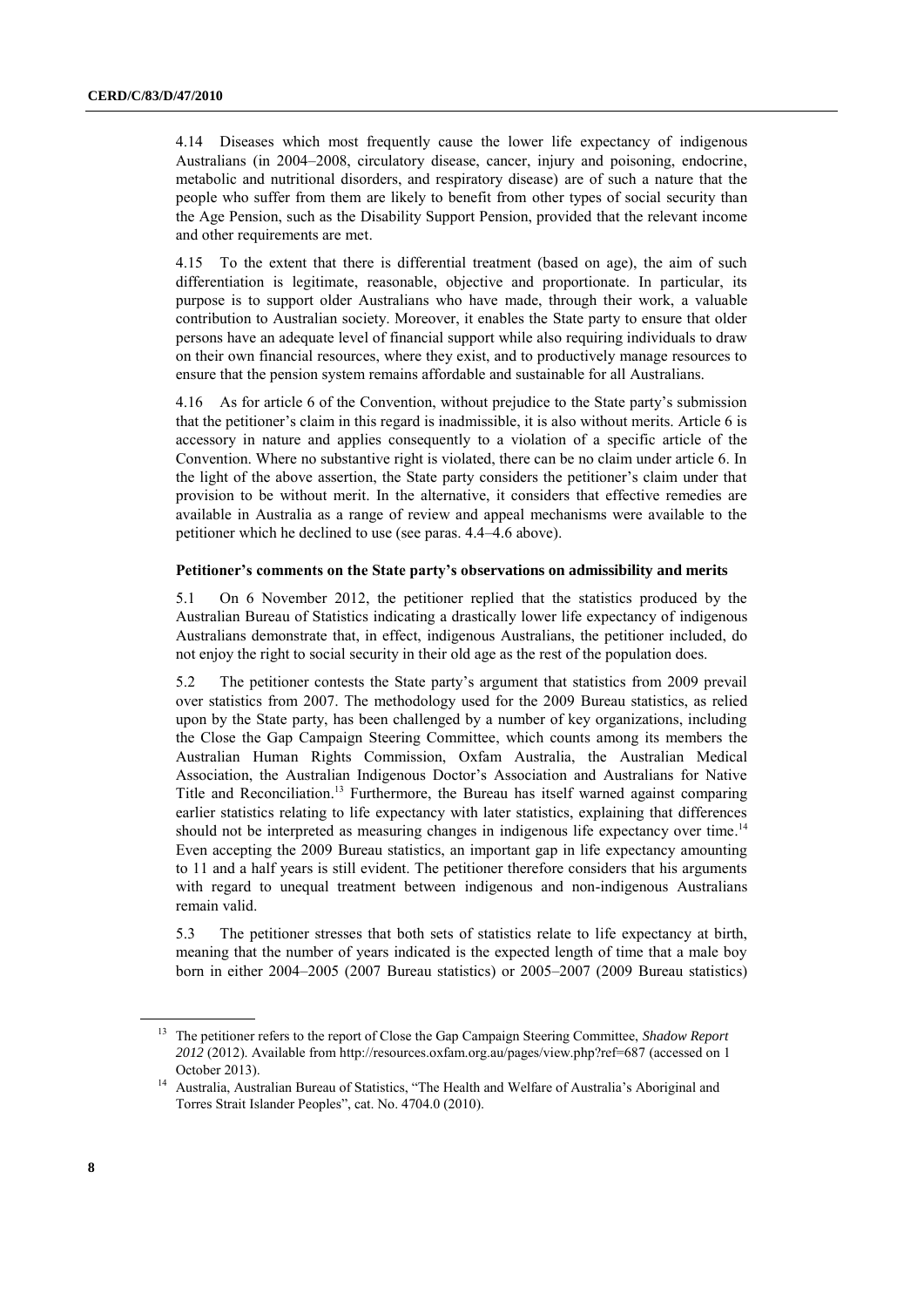can be expected to live. Therefore, either reference period is not entirely accurate for the petitioner, who was born in 1948.

5.4 In its observations, the State party states that, according to Bureau figures, 60-yearold indigenous males have an average life expectancy of another 17 years approximately (compared to 22 years for non-indigenous males). The State party does not provide any reference for this assertion nor could any be found, and as such the accuracy or otherwise of this statement is difficult to challenge. However, the 2009 Bureau statistics relied upon by the State party indicate that a 50-year-old indigenous man can expect to live a further 23.8 years compared to 31 years for a non-indigenous male and a 65-year-old indigenous man can expect to live a further 13.4 years compared to 17.9 years for a non-indigenous male. During the period covered by those statistics (2005–2007), the petitioner was between 57 and 59 years old, i.e., covered by the figures referred to above. The gap is therefore sufficient to indicate a significant difference in the potential enjoyment of the Age Pension between indigenous and non-indigenous Australians.

5.5 Although the petitioner acknowledges that some positive steps have been taken by the State party to reduce the gap, there is considerable debate about whether these measures have contributed to any significant improvements.<sup>15</sup> Furthermore, efforts made today cannot address a legacy of decades of ill-treatment that older indigenous Australians have experienced.

5.6 With regard to the admissibility, the petitioner refers to paragraph 5 of the Human Rights Committee's general comment No. 33 (2008) on obligations of States parties under the Optional Protocol to the International Covenant on Civil And Political Rights, where it has considered that it is incumbent to the State party to specify the available and effective remedies that the author of a communication has failed to exhaust. In the present case, the State party has mentioned that the Court could have interpreted the relevant provisions in a way which allowed both section 10 of the Racial Discrimination Act 1975 and the Social Security Act to have effect. The petitioner considers, however, that this would have been impossible due to the obligatory requirements of the Social Security Act, because that law mandates that a person be 65 years (or up to 67 years, depending on the year of birth) in order to be eligible for the Age Pension, and there is no discretion for a Court to interpret such provision, even in the unlikely event that a court would adopt a broad view of section 10 of the Racial Discrimination Act so as to make a finding on discrimination. As already stated in his original complaint, the Court has no legislative role and no power to rewrite Commonwealth laws. The Court could not make an order that would change the qualifications for entitlement to an age pension. Unless and until the legislature amended the Social Security Act, the petitioner would not receive an effective remedy.

5.7 In relation to why alternative types of social security were not available to the petitioner, the latter submits that social security provided during the older years of a person's life is different to that provided to, for example, those who are unemployed but actively looking for work (Newstart Allowance) or those experiencing extreme financial hardship (Special Benefit). To be supported in his old age, the petitioner should not have to satisfy the tests for these other forms of social security, but should rather be entitled to equal enjoyment of the Age Pension. In addition, contrary to the State party's assertions, the petitioner could not have sought a remedy before the Social Security Appeals Tribunal, then a review by the Administrative Appeals Tribunal and then judicial review. The Tribunal cannot take action in relation to changing the law or rewriting it as long as the law has been correctly applied. If one wants to change the law, he/she has to direct his/her

<sup>15</sup> The petitioner refers to the report of Close the Gap Campaign Steering Committee, *Close the Gap Shadow Report 2012*.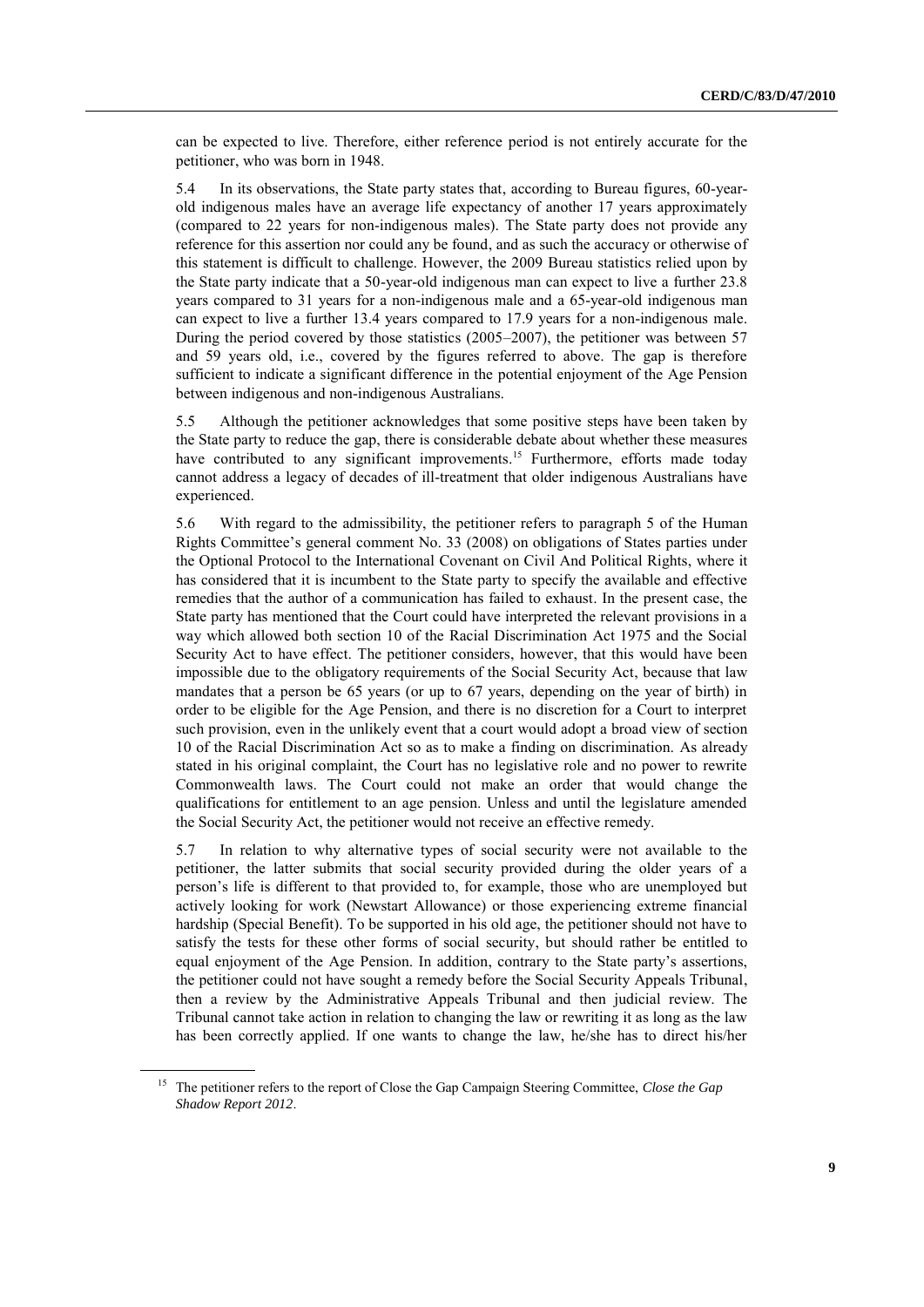request to the relevant Member of Parliament. <sup>16</sup> Furthermore, individuals can only apply to the Tribunal in the event that an incorrect decision was made; or where facts leading to a decision were incorrectly misinterpreted; or if all the information was not taken into account to make the decision; or if a discretionary decision was taken against an individual against his/her own interests. None of the above relate to the petitioner's case. Rather, any decision to refuse to grant the Age Pension to the petitioner would not have been discretionary but mandated by the prescriptive provisions of the Social Security Act.

5.8 With regard to State party's arguments on non-substantiation, the petitioner replies that they relate to the merits. In this regard, he refers to the Committee's general recommendation No. 32, where it has stated that to treat in an equal manner persons or groups whose situations are objectively different will constitute discrimination in effect, as will the unequal treatment of persons whose situations are objectively the same. The Committee has also observed that the application of the principle of non-discrimination requires that the characteristics of groups be taken into consideration. <sup>17</sup> In contrast to the Committee's reasoning, the State party has adopted a strict interpretation of the concept of discrimination, thereby ignoring the recognition given by the Committee and others (including the European Court of Human Rights) of the concept of indirect discrimination. The drastically lower life expectancy of indigenous Australians means that they are in a situation which is objectively different from the rest of the population.

5.9 With regard to special measures, in line with the Committee's position in general recommendation No. 32 (para. 18), the European Court of Human Rights has found that in certain circumstances, a failure to attempt to correct inequality through different treatment may in itself give rise to a breach of the European Convention for the Protection of Human Rights and Fundamental Freedoms.<sup>18</sup> The petitioner adds that article 2, paragraph 2, of the International Convention on the Elimination of All Forms of Racial Discrimination aims at the achievement of equal enjoyment of human rights and fundamental freedoms and not merely de jure equality. Taking steps to address this indirect discrimination would not constitute universal enjoyment as mentioned by the State party, but merely provide for equal enjoyment as required under the Convention.

5.10 Contrary to its assertion, the State party's choice to set the age requirement at 65 years old seems to be arbitrary and not suitable for all, given the substantial differences between indigenous and non-indigenous Australians. The State party does not provide any information on the criteria it has used to set the retirement age at 65. In the light of the State party's express recognition of the difference in life expectancies, the petitioner does not see why the State party has set the age requirement at 65 for all Australians, when it is recognized that indigenous Australians are in a different situation.

<sup>&</sup>lt;sup>16</sup> The petitioner refers to the guidelines on line of the Social Security Appeals Tribunal at [http://www.ssat.gov.au/centrelink-reviews/decisions.aspx#cannotdo.](http://www.ssat.gov.au/centrelink-reviews/decisions.aspx#cannotdo)

<sup>&</sup>lt;sup>17</sup> General recommendation No. 32, para. 8.

<sup>18</sup> European Court of Human Rights, *D.H. and Others* v. *Czech Republic*, Grand Chamber, application No. 57325/00, 13 November 2007, para. 127.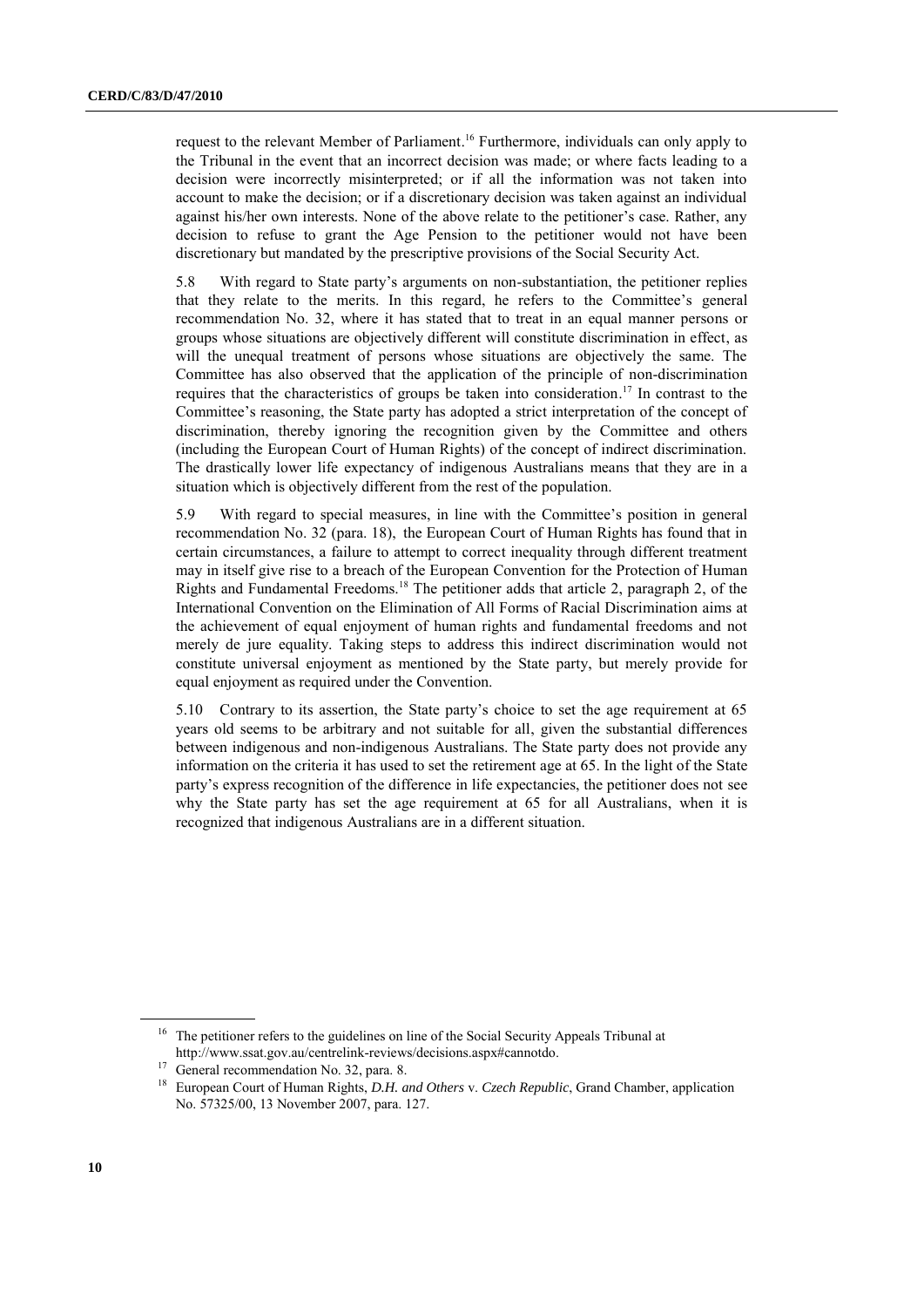#### **Issues and proceedings before the Committee**

#### *Consideration of admissibility*

6.1 Before considering any claim contained in a communication, the Committee on the Elimination of Racial Discrimination must decide, pursuant to article 14, paragraph 7 (a), of the Convention, whether or not the communication is admissible.

6.2 Firstly, the Committee wishes to recall that, contrary to the State party's general statement that article 6 would be accessory in nature (see para. 4.16 above), the rights in the Convention are not confined to article 5. In this regard, the Committee refers to its jurisprudence, where it has found a separate violation of article 6 in various instances.<sup>19</sup>

6.3 The Committee notes that the State party has challenged the admissibility of the complaint for failing to exhaust domestic remedies. The State party argues that the petitioner had a number of domestic remedies available to him, including the possibility to lodge a court claim under section 10 of the Racial Discrimination Act 1975 with respect to the effect of the Social Security Act 1991, and that, if the claim was successful, the Federal Court would have had a wide discretion under section 23 of the Federal Court of Australia Act 1976 to make any order it considered appropriate, such as reading down the relevant provisions in a way which allowed both section 10 of the Racial Discrimination Act and the Social Security Act to have effect. The Committee notes that the State party bases its argument on the jurisprudence of the Federal Court itself (see para. 4.4 above).

6.4 The Committee notes that the petitioner does not deny that proceedings could be commenced before the Federal Court pursuant to section 10 of the Racial Discrimination Act. He claims, however, that such proceedings would involve substantial filing fees and costs if the petitioner failed and that, even in the event of a successful outcome, this would remain a success on paper as the Federal Court has no legislative power and only the legislature can change the law.

6.5 The Committee recalls that mere doubts about the effectiveness of domestic remedies, or the belief that the resort to them may incur costs, do not absolve a petitioner from pursuing them.<sup>20</sup> In the light of the information before it, the Committee considers that the petitioner has not advanced sufficient arguments that no avenues exist in Australia to claim that a given piece of legislation has discriminatory effects on a person based on race. Notwithstanding the reservations that the petitioner may have on the effectiveness of the mechanism under section 10 of the Racial Discrimination Act in his particular case, it was incumbent upon him to pursue the remedies available, including a complaint before the High Court. Only after attempting to do so could the petitioner conclude that such a remedy was indeed ineffective or unavailable.

6.6 In the light of the above and without prejudice to the question of the merits regarding the alleged structural discrimination related to pension entitlements, the Committee considers that the petitioner has failed to meet the requirements of article 14, paragraph 7 (a), of the Convention.

<sup>19</sup> Communication No. 10/1997, *Habassi* v. *Denmark*, opinion adopted on 17 March 1999, para. 10; communication No. 16/1999, *Ahmad* v. *Denmark*, opinion adopted on 13 March 2000, para. 8; and communication No. 29/2003, *Durmic* v. *Serbia and Montenegro*, opinion adopted on 6 March 2006, para. 10.

<sup>&</sup>lt;sup>20</sup> Communication No. 9/1997, D.S v. Sweden, Inadmissibility Decision of 17 August 1998, para. 6.4.